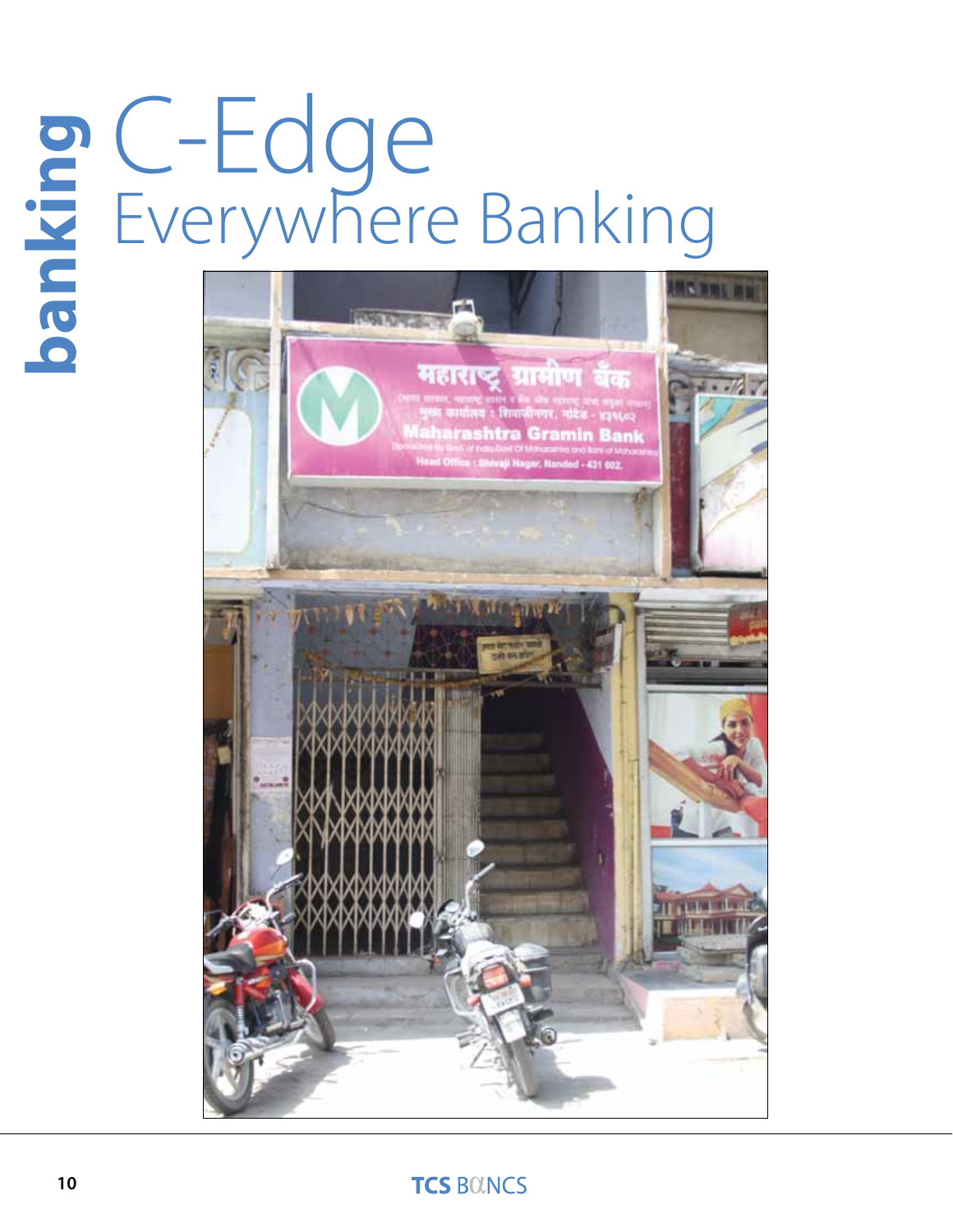

*Maharashtra Gramin Bank draws upon a powerful ASP solution based on TCS BOLNCS to provide comprehensive banking services to customers in rural regions of India.*

By Satya Mishra, CEO, C-Edge Technologies Ltd.

aharashtra Gramin Bank is a pioneering user of the world-class core banking<br>solution, TCS BONCS, delivered through the cloud-based C-Edge platform.<br>The platform provides a highly scalable and cost effective core banking<br>so solution, TCS B**O**CS, delivered through the cloud-based **C-Edge** platform. The platform provides a highly scalable and cost effective core banking solution that significantly reduces implementation timelines.

In 1976 the Indian government passed the Regional Rural Banks Act with the aim of promoting economic development in the rural economy through the widespread provision of banking services to small farmers, agricultural laborers, artisans, and entrepreneurs. The promise of that 36-year-old vision is finally coming to full fruition with the deployment of modern core banking technology as exemplified by TCS BOLNCS.

Rural banking in India poses a formidable challenge, requiring extraordinary logistical planning for what might constitute everyday activities for an urban bank branch. Distant rural areas are difficult to reach and lack adequate transportation or modern communication facilities. During monsoon season, flooding can cut off access entirely. Other concerns include language barriers, lower literacy rates compared to urban areas, and even physical danger from insurgent actions.

As a result, customer service at the rural bank branches has tended to be both expensive and lacking in sophistication despite the national mandate for greater coverage of the banking network. The typical rural branch relied upon manual operational systems and manual ledger systems, making it difficult for branch managers to compile accurate financial information. In turn, branch officers were unable to supply adequate reports to regulatory authorities or to control leakage of income and expenditures. Furthermore, these manual systems did not distinguish between the bank's best customers and customers that were in default, rendering rural branch services subpar for all customers.

Difficulties of this sort were present at several of the Regional Ru-

ral Banks (RRBs) established by Bank of Maharashtra with the passage of the Regional Rural Banks Act of 1976. Even though the Maharashtra State government and the Central Government of India contributed share capital to the RRBs, the available technology of the 1980s and 1990s remained far out of reach for a small, remote bank or branch.

Fundamentally, rural banks require an underlying technology infrastructure with similar capabilities as urban banks. Yet implementation and operations typically demand a higher percentage of a rural bank's IT budget, and a rural bank's customer base consists of people having fewer financial resources than their urban counterparts. These factors have left rural banks' technology architectures lagging behind their urban and semi-urban counterparts.

 In 2008 and 2009, several small RRBs were amalgamated into a single, stronger RRB named Maharashtra Gramin Bank, operating in 16 districts across Maharashtra and based in the historic city of Nanded. This larger financial institution took upon the task of improving the quality of banking services provided to its customers across all of its constituent banks. Nevertheless, even the expanded Maharashtra Gramin Bank lacked the financial resources to embark upon a comprehensive technology build-out in the face of daunting implementation challenges.

Maharashtra Gramin Bank needed to gain access to powerful core banking technology without committing to high, multi-year capital expenditures on computer hardware, computer software, database management systems, data centers, disaster recovery centers, networking, and other equipment. Nor could the bank afford to hire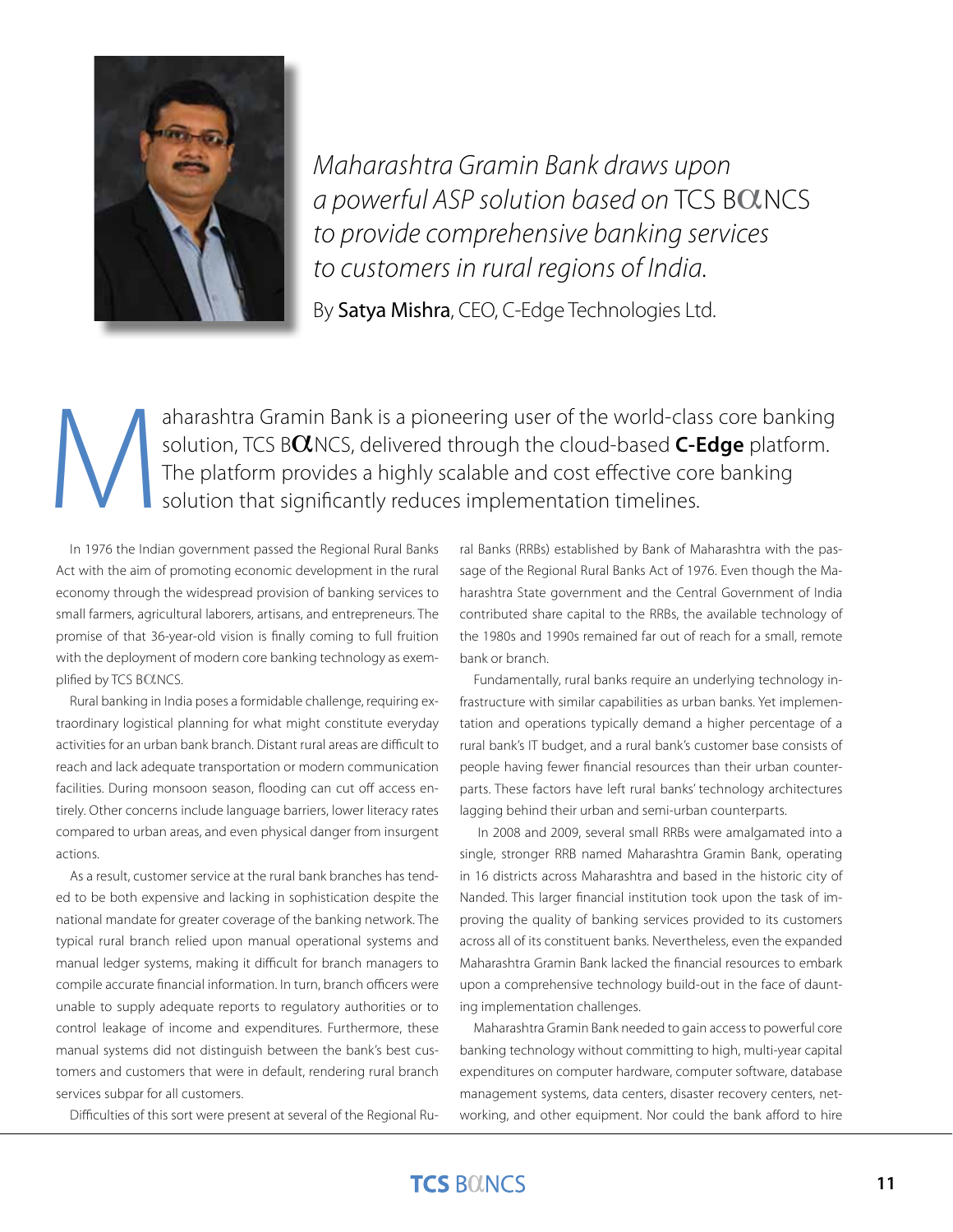# oanking **12banking**

 $\begin{matrix} 1 & 1 \\ 1 & 1 \end{matrix}$ **"** The **C-Edge** implementation in our Bank has enabled us to provide 'anywhere banking' services, including electronic funds transfer and real-time settlement, to predominantly rural customers<br>and enabled us to increase our outreach through our telecom-based Business Correspondent model in unbanked, far-off rural places, within a short span of time.



the technology and domain experts required to maintain and upgrade these systems, let alone keep pace with rapid technological developments. Moreover, the bank lacked the resources to implement an office of vendor management in order to source technology from multiple providers.

The desired approach was to find a single vendor, ideally a trusted corporate entity with a proven core banking solution, capable of placing Maharashtra Gramin Bank in the mainstream of Indian banking. The bank needed a low-cost core banking solution with no incremental expenses for customization and new reports, yet having a full complement of services for customers, high reliability for branch managers, and easy access to audits and reports for regulators and risk managers. After conducting a search involving several solution providers, Maharashtra Gramin Bank selected C-Edge Technologies Ltd., a TCS subsidiary and joint venture with State Bank of India.

### **The C-Edge Advantage**

C-Edge combines IT services, business processes and core banking technology in a single, turnkey solution. Instead of having to invest in IT hardware, C-Edge customers share the cost of data centers and disaster recovery centers, made available through a single, reliable, and technologically-advanced point of contact for all supplies and services.

With C-Edge, Maharashtra Gramin Bank only needed to invest in branch-level hardware, peripherals and LAN technology, with the remaining investments shouldered by C-Edge and made available on a per-branch, per-month basis regardless of the number of transactions and accounts. The bank's low infrastructure costs were fixed upfront for a period of five years, conferring the advantages of advance planning and certainty of expenses. Technology changes in response to regulatory requirements are also covered by the arrangement, which gives the bank the ability to respond to new regulations at zero cost.

### **TCS BOUNCS**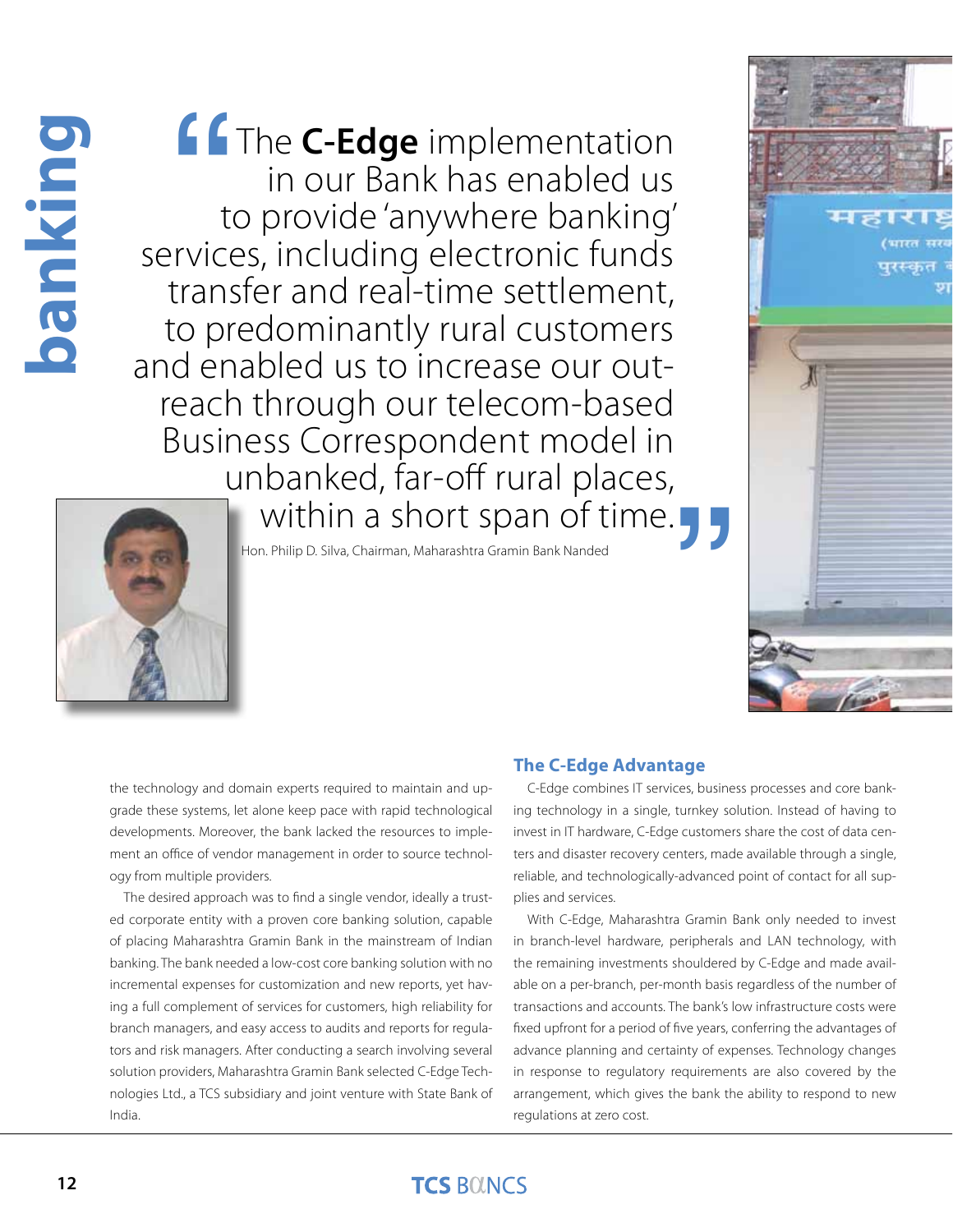

ग्रामीण  $\alpha$ 

तर द्वारा स्थापित शेक्ष्मुल्ड बँक) बँक ऑफ महाराष्ट्र बिन ाखा बोरीपारधी

**MAHARASHTRA GRAMIN BAN** (A Scheduled Bank established by Govt. of India) **Sponsor Bank Bank of Maharashtra Branch Boripardhi** 



Governed by a rigorous service-level agreement, C-Edge guarantees uptime for all banking applications and services. C-Edge also performs a comprehensive range of routine daily and periodic operations, including financial reporting and regulatory reporting. Instead of managing the complexities of technology and operations in a difficult environment, the employees of Maharashtra Gramin Bank can now focus on the business of banking.

As part of the agreement, Maharashtra Gramin Bank sought to support rural employment and to ensure that customers could receive multi-channel services in local languages. To achieve these ends, C-Edge established a local help desk to ensure quality, locallanguage services, using traditional, face-to-face banking as one of the primary points of customer contact. C-Edge also offers 24/7 remote support for all of its banking clients, enabling bank customers and employees to obtain answers to complex queries through any customer channel.

The technology infrastructure powering C-EDGE is TCS BOLNCS. With a highly-modular, building-block design and open system architecture, TCS BOLNCS enables smooth conversion from older systems, flexible operations, high levels of system security, and extensive reporting capabilities.

As a core banking solution implemented around the world, TCS BOLNCS fully meets the criteria of being a proven core banking solution from a trusted entity. Furthermore, TCS BOLNCS has demonstrated success at rural banks. Thirty-five percent of rural bank branches in India operate on TCS BOLNCS, representing over two million transactions per day for 50 Indian banks with a combined 5,800 branches, 58 million customers, and 28,000 business users. In addition, TCS BOLNCS is the unified technology platform of State Bank of India, which services over 261 million customer accounts with a banking network of over 18,400 branches and 21,800 ATMs.

### **TCS BOINCS**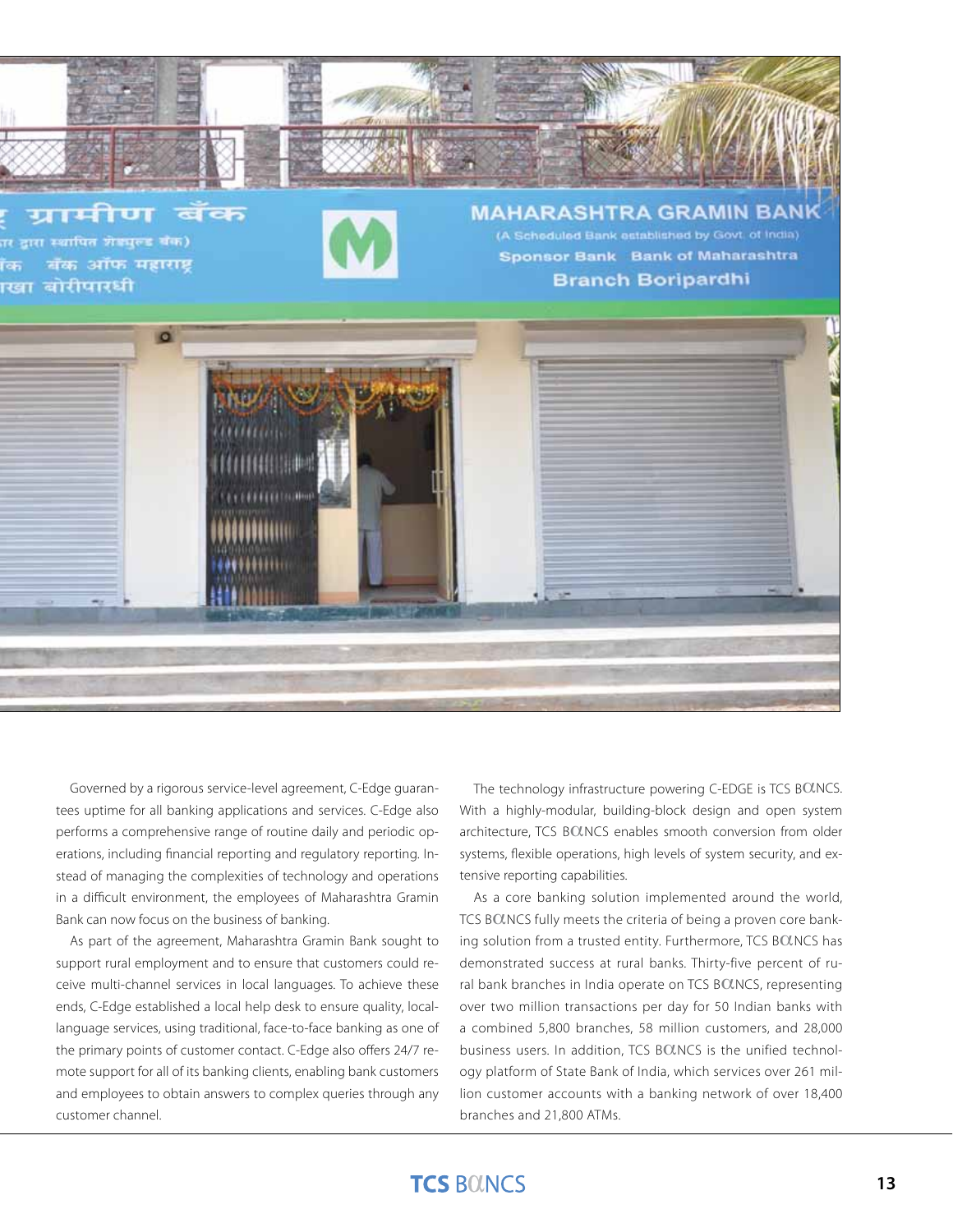### **77-Day Deployment**

With 327 live branches, Maharashtra Gramin Bank RRB represented the fifth-largest deployment for C-Edge. The contract was signed in December 2010, and on that very day, C-Edge commenced the first branch bank pilot program. In the spirit of trust and partnership, C-Edge had started the implementation process before the contract was formally signed, helping Maharashtra Gramin Bank to achieve a faster rollout schedule.

C-Edge selected a project manager with managerial and supervisory experience, and implemented rigorous, field-tested project management techniques for project planning, change control, risk management, reporting, and frequent reviews by C-Edge senior management. To avoid delays, the process to define business requirements was outlined before the commencement of the project, and the data migration strategy was finalized before the start of coding. Guided by extensive experience in project management, C-Edge tracked milestones throughout the deployment to ensure prompt and timely delivery.

The management team of Maharashtra Gramin Bank also played a critical role in the success of the project. The bank's business head monitored the overall status of the project, ensured the availability of sufficient resources, and tracked budgets, while the bank's head of operations led a cross-functional team consisting of both business and technical staff, whose contributions to the project burnished their credentials for future banking initiatives.

The branch managers were responsible for meeting the goals of the conversion schedule, including end-user training, "trainthe-trainer" programs, and in some cases, basic technology skills. End-user involvement was an important component, as their inputs were provided during the requirement, acceptance, training, migration and implementation phases.

The bank also provided coordinators and program managers to act as liaisons between the branches and the bank's headquarters, and their contributions were essential to the success of the deployment. The myriad local challenges included a lack of public transportation requiring the use of professional logistics companies, the need for security guidance for field engineers in areas with active insurgent movements, translators to address local language issues, and training programs and meetings with staff unions to build awareness of the benefits of the C-Edge deployment to the bank, its employees, and its customers.

The tasks of data extraction and data mapping were performed by specialists in legacy systems migration. To move from manual bookkeeping methods, C-Edge employed professional data entry operators on-site, working with intelligent data entry systems that offered guidance, instructions, and data validation in order to prevent incomplete source data from being entered into the system. From there, knowledgeable consultants at the regional or head offices performed data mapping between legacy data stores and TCS BOINCS. Finally, the cleaned-up, reformatted data was physically installed at each branch on the designated migration date.

Drawing upon strong contributions from all participants, the C-Edge implementation of TCS BOUNCS across 327 branches, six regional offices, and the head office of Maharashtra Gramin Bank was completed in March 2011 – just 77 days after the contract was signed.

### **Post-implementation Technology Environment**

C-Edge connected Maharashtra Gramin Bank to a state-of-the-art data center protected by a standby disaster recovery center. C-Edge is also responsible for maintaining a virus-free desktop environment at the branches, for ensuring day-to-day management and guaranteed uptime of local-area and wide-area networks, and for providing continuous training for rural bank staff.

C-Edge manages a staff of 200 from Mumbai to provide Maharashtra Gramin Bank with 24/7 support across technology and banking domains. The C-Edge staff acts as help desk, generates end-of-day and end-of-period reports for distribution, and manages complex accounting tasks.

At the headquarters, bank management now has a total view of its entire business with centralized consolidation of data and reports. New products can be quickly customized and launched, and the business has no constraints on scalability.

Now that branch staff has been relieved from manual reconciliations and bookkeeping, data quality has improved immensely, yielding stronger risk management and asset management practices. In turn, this gives management the flexibility to adjust interest rates, account policies, and exposures to various sectors based on market intelligence and branch-level data.

Stronger control over data also gives regulators better information on faster timeframes, leading to greater understanding and trust. Instead of having to send several reminders to remote branches, regu